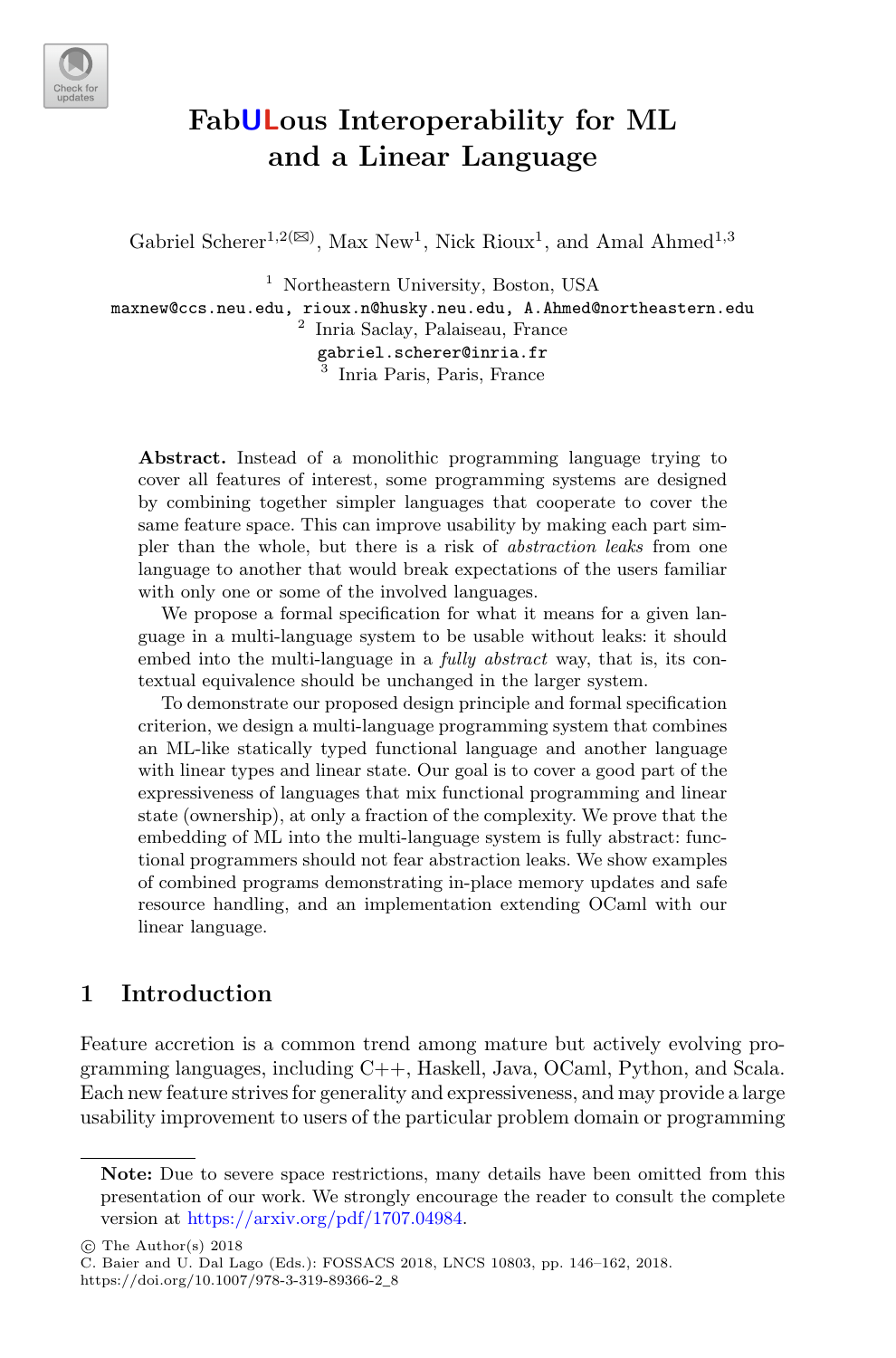style it was designed to empower (e.g., XML documents, asynchronous communication, staged evaluation). But feature creep in general-purpose languages may also make it harder for programmers to master the language as a whole, degrade the user experience (e.g., leading to more cryptic error messages), require additional work on the part of tooling providers, and lead to fragility in language implementations.

A natural response to increased language complexity is to define subsets of the language designed for a better programming experience. For instance, a subset can be easier to teach (e.g., "Core"  $ML<sup>1</sup>$  $ML<sup>1</sup>$  $ML<sup>1</sup>$ , Haskell 98 as opposed to GHC Haskell, Scala mastery levels<sup>[2](#page-1-1)</sup>); it can facilitate static analysis or decrease the risk of programming errors, while remaining sufficiently expressive for the target users' needs (e.g., MISRA C, Spark/Ada); it can enforce a common style within a company; or it can be designed to encourage a transition to deprecate some ill-behaved language features (e.g., strict Javascript).

Once a subset has been selected, it may be the case that users write whole programs purely in the subset (possibly using tooling to enforce that property), but programs will commonly rely on other libraries that are not themselves implemented in the same subset of the language. If users stay in the subset while using these libraries, they will only interact with the part of the library whose interface is expressible in the subset. But does the behavior of the library respect the expectations of users who only know the subset? When calling a function from within the subset breaks subset expectations, it is a sign of *leaky abstraction*.

How should we design languages with useful subsets that manage complexity and avoid abstraction leaks?

We propose to look at this question from a different, but equivalent, angle: instead of designing a single big monolithic language with some nicer subsets, we propose to consider *multi-language* programming systems where several smaller programming languages interact together to cover the same feature space. Each language or sub-combination of languages is a subset, in the above sense, of the multi-language, and there is a clear definition of *abstraction leaks* in terms of user experience: a user who only knows some of the languages of the system should be able to use the multi-language system, interacting with code written in the other languages, without have their expectations violated. If we write a program in Java and call a function that, internally, is implemented in Scala, there should be no surprises—our experience should be the same as when calling a pure Java function. Similarly, consider the subset of Haskell that does not contain IO (input-output as a type-tracked effect): the expectations of a user of this language, for instance in terms of valid equational reasoning, should not be violated by adding IO back to the language—in the absence of the abstraction-leaking unsafePerformIO.

We propose a *formal specification* for a "no abstraction leaks" guarantee that can be used as a design criterion to design new multi-language systems, with graceful interoperation properties. It is based on the formal notion of *full abstraction* which has previously been used to study the denotational semantics

<sup>1</sup> [https://caml.inria.fr/pub/docs/u3-ocaml/ocaml-ml.html.](https://caml.inria.fr/pub/docs/u3-ocaml/ocaml-ml.html)

<span id="page-1-1"></span><span id="page-1-0"></span> $^{2}$  [http://www.scala-lang.org/old/node/8610.](http://www.scala-lang.org/old/node/8610)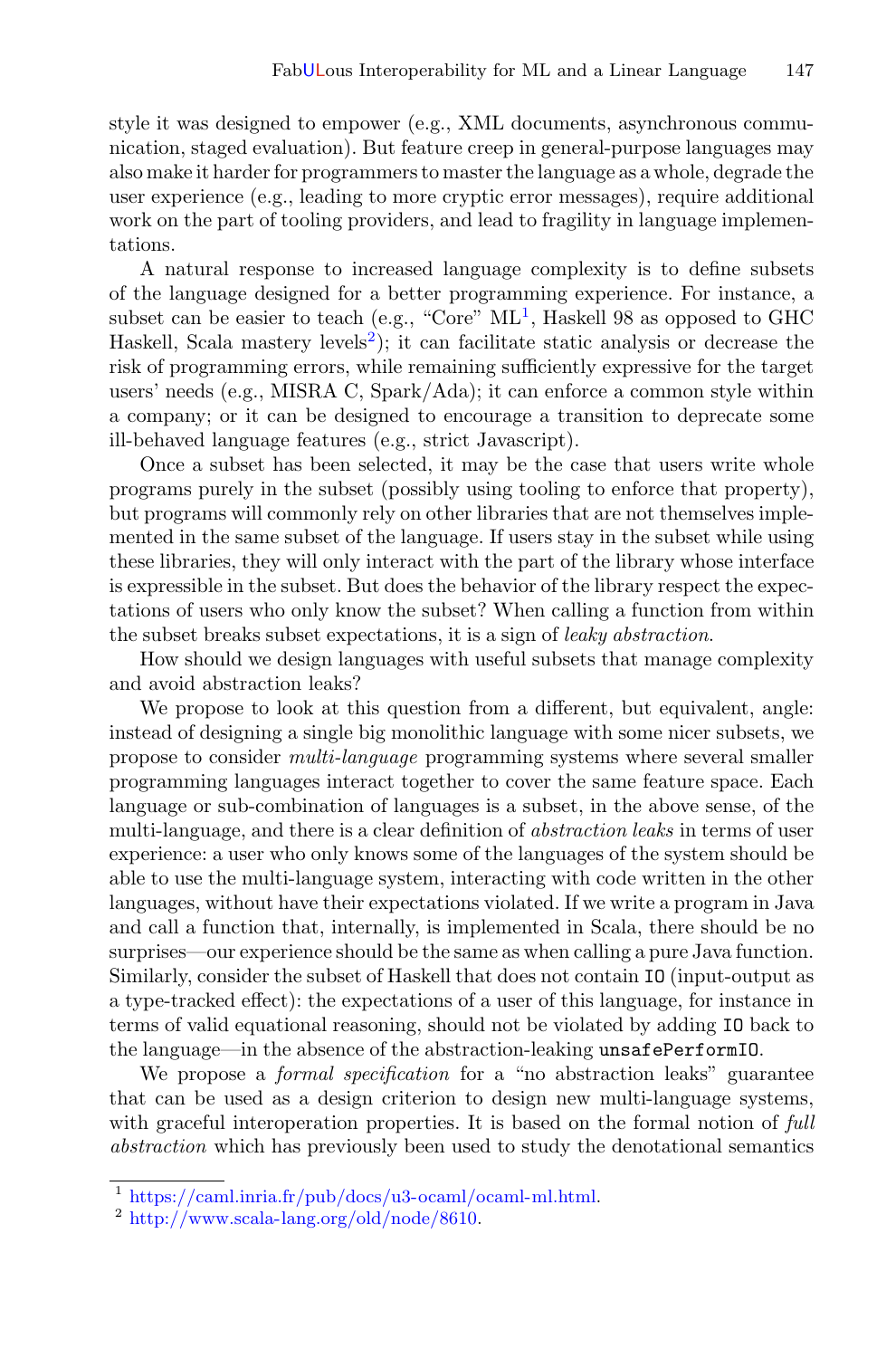of programming languages (Meyer and Sieber [1988](#page-15-0); Milner [1977](#page-15-1); Cartwright and Felleisen [1992](#page-15-2); Jeffrey and Rathke [2005;](#page-15-3) Abramsky, Jagadeesan, and Malacaria [2000](#page-14-0)), and the formal property of compilers (Ahmed and Blume [2008](#page-14-1), [2011](#page-15-4); Devriese et al. [2016;](#page-15-5) New et al. [2016](#page-15-6); Patrignani et al. [2015\)](#page-16-0), but not for userfacing languages. A compiler  $C$  from a source language  $S$  to a target language T is *fully abstract* if, whenever two source terms  $s_1$  and  $s_2$  are indistinguishable in S, their translations  $C(s_1)$  and  $C(s_2)$  are indistinguishable in T. In a multilanguage  $G + E$  formed of a general-purpose, user-friendly language G and a more advanced language E—one that provides an *e*scape hatch for *e*xperts to write code that can't be implemented in G—we say that E does not *leak* into G if the embedding of G into the multi-language  $G + E$  is fully abstract.

To demonstrate that our formal specification is reasonable, we design a novel multi-language programming system that satisfies it. Our multi-language  $\lambda^{UL}$ combines a general-purpose functional programming language  $\lambda^{\mathsf{U}}$  (unrestricted) of the ML family with an advanced language  $\lambda^{\mathsf{L}}$  (linear) with *linear types* and linear state. It is less convient to program in  $\lambda^L$ 's restrictive type system, but users can write programs in  $\lambda^{\mathsf{L}}$  that could not be written in  $\lambda^{\mathsf{U}}$ : they can use linear types, locally, to enforce resource usage protocols (typestate), and they can use linear state and the linear ownership discipline to write programs that do in-place update to allocate less memory, yet remain observationally pure.

Consider for example the following mixed-language program. The blue fragments are written in the general-purpose, user-friendly functional language, while the red fragments are written in the linear language. The boundaries UL and LU allow switching between languages. The program reads all lines from a file, accumulating them in a list, and concatenating it into a single string when the end-of-file (EOF) is reached.

```
let concat_lines path : String = UL(
loop (open LU(path)) LU(Nil)
where rec loop handle LU(acc : List String) =match line handle with
  | Next line LU(handle) -> loop handle LU(Cons line acc)
   | EOF handle -> close handle; LU(rev_concat "\n" acc))
```
The linear type system ensures that the file handle is properly closed: removing the close handle call would give a type error. On the other hand, only the parts concerned with the resource-handling logic need to be written in the red linear language; the user can keep all general-purpose logic (here, how to accumulate lines and what to do with them at the end) in the more convenient generalpurpose blue language—and call this function from a blue-language program. Fine-grained boundaries allow users to rely on each language's strength and to use the advanced features only when necessary.

In this example, the file-handle API specifies that the call to line, which reads a line, returns the data at type ![String]. The latter represents how U values of type String can be put into a *lump* type to be passed to the linear world where they are treated as opaque blackboxes that must be passed back to the ML world for consumption. For other examples, such as in-place list manipulation or transient operations on an persistent data structure, we will need a deeper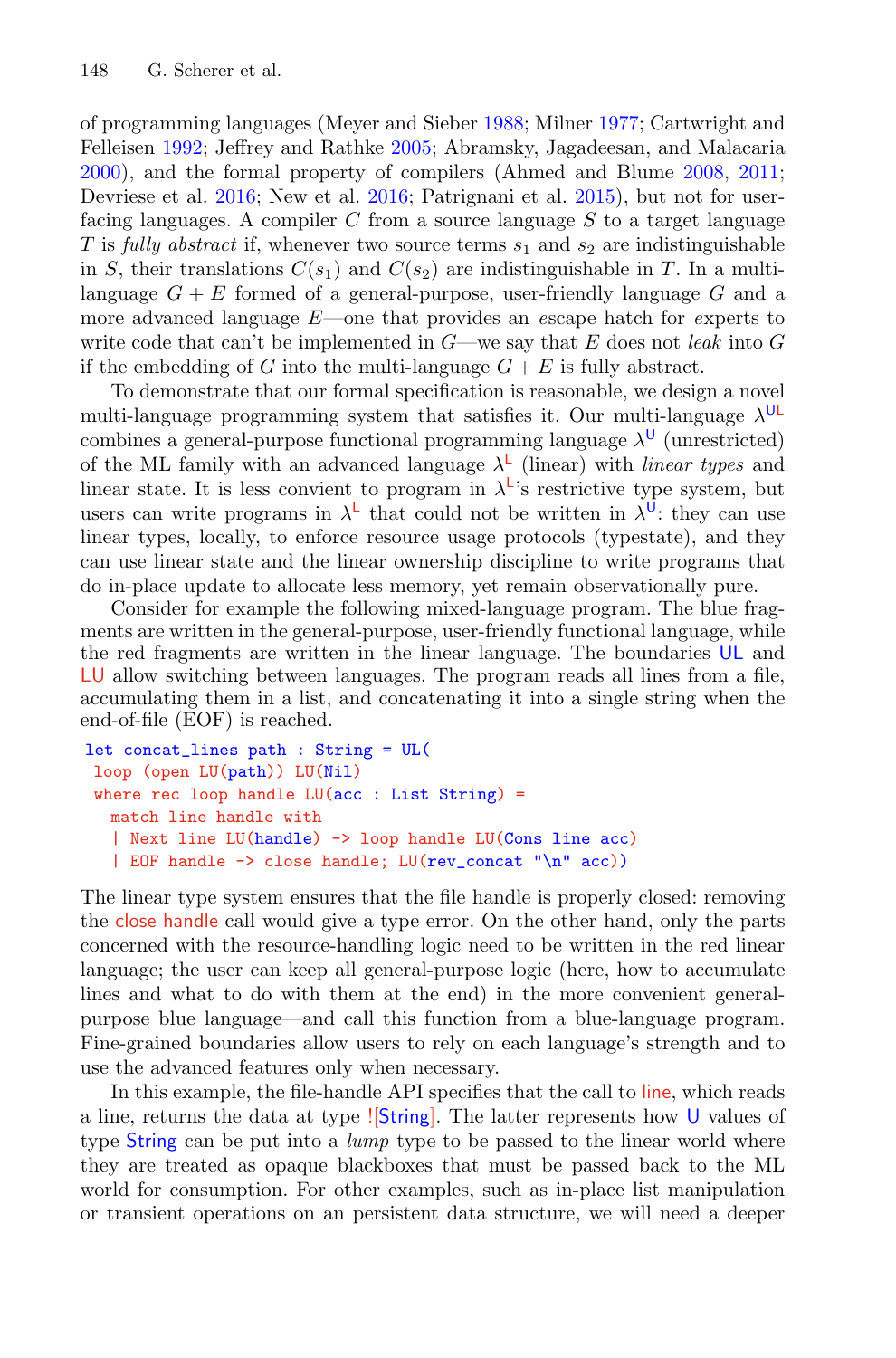form of interoperability where the linear world creates, dissects or manipulates U values. To enable this, our multi-language supports translation of types from one language to the other, using a *type compatibility* relation  $\sigma \simeq \sigma$  between  $\lambda^{\mathsf{U}}$ types  $\sigma$  and  $\lambda^{\mathsf{L}}$  types  $\sigma$ .

We claim the following contributions:

- 1. We propose a formal specification of what it means for advanced language features to be introduced in a (multi-)language system without introducing a class of abstraction leaks that break equational reasoning. This specification captures a useful *usability* property, and we hope it will help us and others design more usable programming languages, much like the formal notion of *principal types* served to better understand and design type inference systems.
- 2. We design a simple linear language,  $\lambda^{\mathsf{L}}$ , that supports linear state (Sect. [2\)](#page-3-0). This simple design for linear state is a contribution of its own. A nice property of the language (shared by some other linear languages) is that the code has both an imperative interpretation—with in-place memory update, which provides resource guarantees—and a functional interpretation—which aids program reasoning. The imperative and functional interpretations have different resource usage, but the same input/output behavior.
- 3. We present a multi-language programming system  $\lambda^{UL}$  combining a core ML language,  $\lambda^{U}$  (U for Unrestricted, as opposed to Linear) with  $\lambda^{L}$  and prove that the embedding of the ML language  $\lambda^{\mathsf{U}}$  in  $\lambda^{\mathsf{UL}}$  is fully abstract (Sect. [3\)](#page-8-0). Moreover, the multi-language is designed to ensure that our full abstraction result is stable under extension of the embedded ML language  $\lambda^{U}$ .

## <span id="page-3-0"></span>**2** The  $\lambda^{\mathsf{U}}$  and  $\lambda^{\mathsf{L}}$  Languages

The unrestricted language  $\lambda^{U}$  is a run-of-the-mill idealized ML language with functions, pairs, sums, iso-recursive types and polymorphism. It is presented in its explicitly typed form—we will not discuss type inference in this work. The full syntax is described in Fig. [1,](#page-3-1) and the typing rules in Fig. [2.](#page-4-0) The dynamic semantics is completely standard. Having binary sums, binary products and isorecursive types lets us express algebraic datatypes in the usual way.

The novelty lies in the linear language  $\lambda^{\mathsf{L}}$ , which we present in several steps. As is common in  $\lambda$ -calculi with references, the small-step operational semantics is given for a language that is not exactly the surface language in which programs

 $\sigma$  : =  $\alpha$  |  $\sigma_1 \times \sigma_2$  | 1 |  $\sigma_1 \rightarrow \sigma_2$  |  $\sigma_1 + \sigma_2$  |  $\mu \alpha \cdot \sigma$  |  $\forall \alpha \cdot \sigma$ **Types** e ::= x |  $\langle e_1, e_2 \rangle$  |  $\pi_1 e$  |  $\pi_2 e$  |  $\langle \rangle$  |  $e_1; e_2$  |  $\lambda(x:\sigma)$ . e |  $e_1 e_2$  |  $Expr.$ inj<sub>i</sub> e | case e' of x<sub>1</sub>. e<sub>1</sub> | x<sub>2</sub>. e<sub>2</sub> | fold  $\mu_{\alpha,\sigma}$  e | unfold e |  $\Lambda$  $\alpha$ . e | e  $[\sigma]$ v ::= x |  $\langle v_1, v_2 \rangle$  |  $\langle \rangle$  |  $\lambda(x:\sigma)$ . e | inj<sub>1</sub> v | inj<sub>2</sub> v | fold<sub> $\mu\alpha.\sigma$ </sub> v |  $\Lambda\alpha$ . v *Values* Contexts  $\Gamma ::= \cdot | \Gamma, \times : \sigma | \Gamma, \alpha$ 

<span id="page-3-1"></span>**Fig. 1.** Unrestricted language: syntax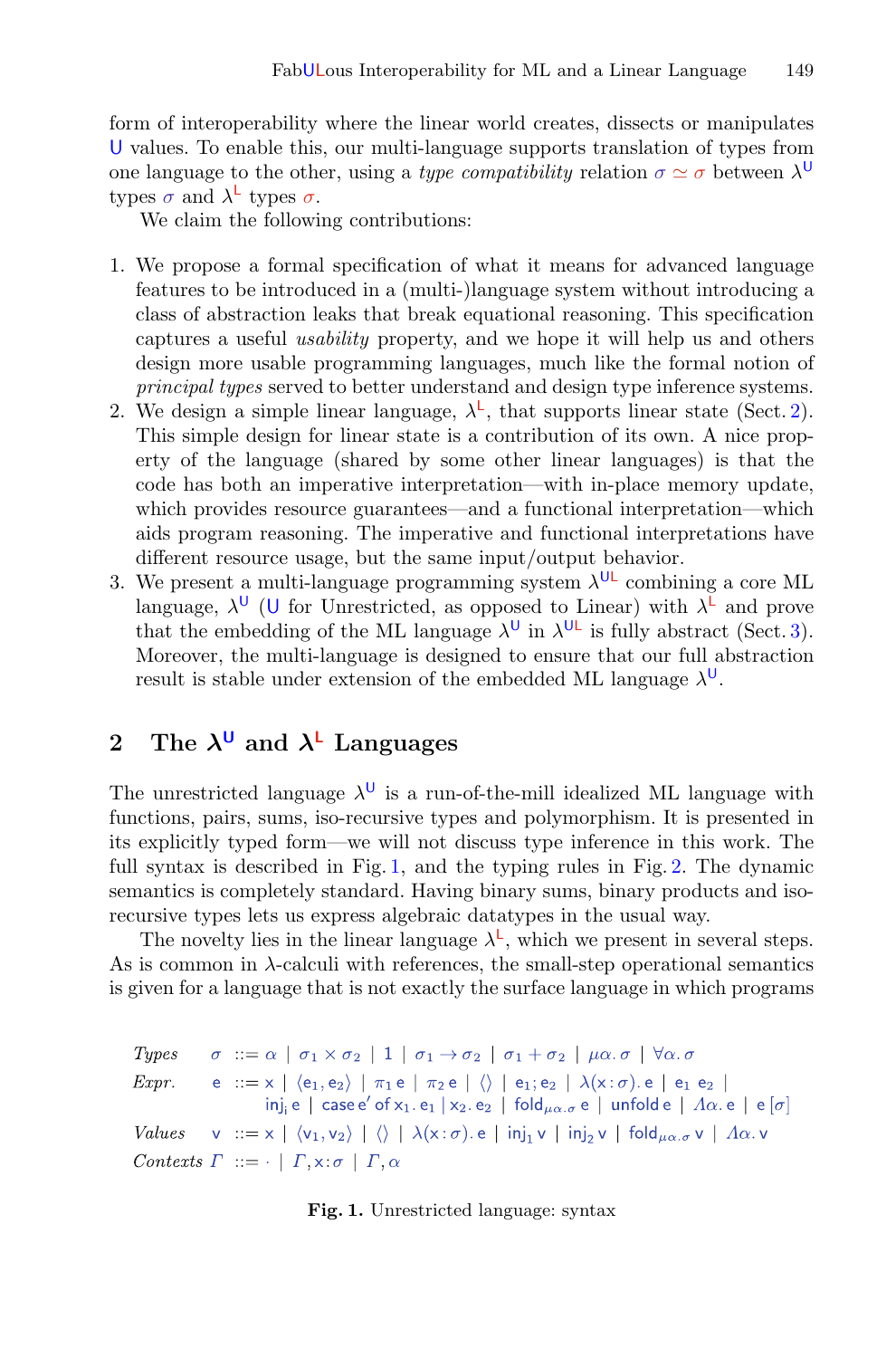<span id="page-4-0"></span>**Fig. 2.** Unrestricted language: static semantics

are written, because memory allocation returns *locations*  $\ell$  that are not in the grammar of surface terms. Reductions are defined on *configurations*, a local store paired with a term in a slightly larger *internal* language. We have two type systems, a type system on surface terms, that does not mention locations and stores—which is the one a programmer needs to know—and a type system on configurations, which contains enough static information to reason about the dynamics of our language and prove subject reduction. Again, this follows the standard structure of syntactic soundness proofs for languages with a mutable store.

### **2.1** The Core of  $\lambda^L$

Figure [3](#page-5-0) presents the surface syntax of our linear language  $\lambda^L$ . For the syntactic categories of types  $\sigma$ , and expressions e, the last line contains the constructions related to the linear store that we only discuss in Sect. [2.2.](#page-7-0)

In technical terms, our linear type system is exactly propositional intuitionistic linear logic, extended with iso-recursive types. For simplicity and because we did not need them, our current system also does not have polymorphism or additive/lazy pairs  $\sigma_1 \& \sigma_2$ . Additive pairs would be a trivial addition, but polymorphism would require more work when we define the multi-language semantics in Sect. [3.](#page-8-0)

In less technical terms, our type system can enforce that values be used *linearly*, meaning that they cannot be duplicated or erased, they have to be deconstructed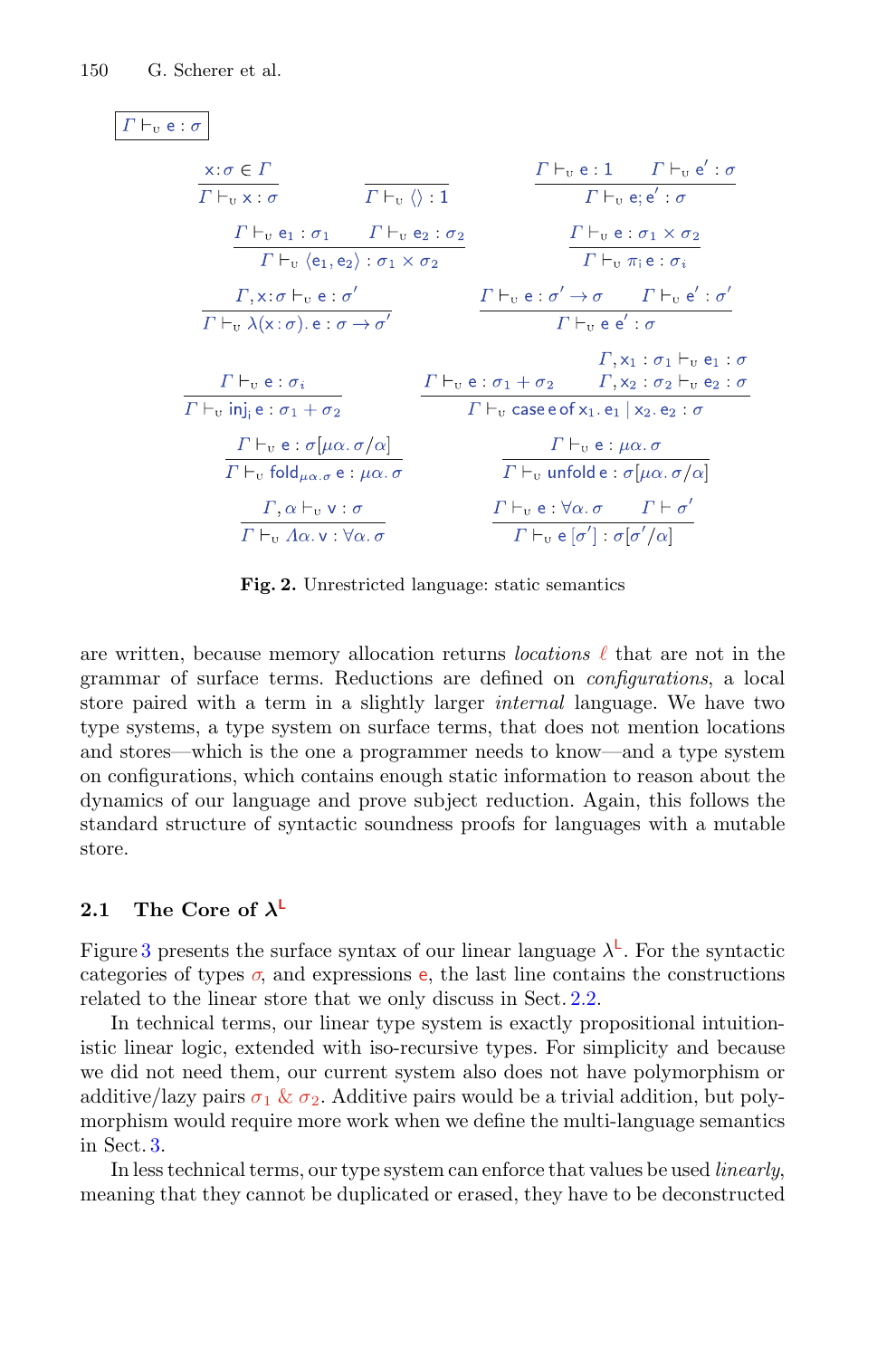```
Types
                   \sigma ::= \sigma_1 \otimes \sigma_2 | 1 | \sigma_1 - \sigma_2 | \sigma_1 \oplus \sigma_2 | \mu\alpha.\sigma | \alpha | !\sigma | Box 1 \sigma | Box 0e ::= x | \langle e_1, e_2 \rangle | let \langle v_1, v_2 \rangle = e_1 in e_2 | \langle \rangle | e_1; e_2 | \lambda(x : \sigma). e | e_1 e_2 |Expr.inj<sub>1</sub> e | inj<sub>2</sub> e | case e' of x<sub>1</sub>. e<sub>1</sub> | x<sub>2</sub>. e<sub>2</sub> | fold<sub>\mu\alpha.\sigma</sub> e | unfold e |
                               share e | copy e | new e | free e | box e | unbox e
Values
                   v ::= x | \langle v_1, v_2 \rangle | \langle \rangle | \lambda(x:\sigma). e | \overline{inj_1}v | \overline{inj_2}v | \overline{fold}_{\mu\alpha.\sigma}v | share v
Contexts \Gamma ::= \cdot | \Gamma, \times : \sigma
```
<span id="page-5-0"></span>**Fig. 3.** Linear language: surface syntax

exactly once. Only some types have this linearity restriction; others allow duplication and sharing of values at will. We can think of linear values as *resources* to be spent wisely; for any linear value somewhere in a term, there can be only one way to access this value, so we can interpret the language as enforcing an *ownership* discipline where whoever points to a linear value owns it.

In particular, linear functions of type  $\sigma_1 \rightarrow \sigma_2$  must be called exactly once, and their results must in turn be consumed – they can safely capture linear resources. On the other hand, the non-linear, duplicable values are those at types of the form  $\sigma$  — the *exponential* modality of linear logic. If the term **e** has duplicable type  $\sigma$ , then the term copy e has type  $\sigma$ : this creates a local copy of the value that is uniquely-owned by its receiver and must be consumed linearily.

This resource-usage discipline is enforced by the surface typing rules of  $\lambda^{\mathsf{L}}$ , presented in Fig. [4.](#page-6-0) They are exactly the standard (two-sided) logical rules of intuitionistic linear logic, annotated with program terms. The non-duplicability of linear values is enforced by the way contexts are merged by the inference rules: if  $e_1$  is type-checked in the context  $\Gamma_1$  and  $e_2$  in  $\Gamma_2$ , then the linear pair  $\langle e_1, e_2 \rangle$  is only valid in the combined context  $\Gamma_1 \ \gamma \ \Gamma_2$ . The  $(\gamma)$  operation is partial; this combined context is defined only if the variables shared by  $\Gamma_1$  and  $\Gamma_2$  are duplicable—their type is of the form  $\sigma$ . In other words, a variable at a non-duplicable type in  $\Gamma_1 \vee \Gamma_2$  cannot possibly appear in both  $\Gamma_1$  and  $\Gamma_2$ : it must appear exactly once<sup>[3](#page-5-1)</sup>.

The expression share e takes a term at some type  $\sigma$  and creates a "shared" term, whose value will be duplicable. Its typing rule uses a context of the form  $! \Gamma$ , which is defined as the pointwise application of the  $(!)$  connectives to all the types in  $\Gamma$ . In other words, the context of this rule must only have duplicable types: a term can only be made duplicable if it does not depend on linear resources from the context. Otherwise, duplicating the shared value could break the uniqueownership discipline on these linear resources.

Finally, the linear isomorphism notation for fold and unfold in Fig. [4](#page-6-0) defines them as primitive functions, at the given linear function type, in the empty context – using them does not consume resources. This notation also means that, operationally, these two operations shall be inverses of each other. The rules for the linear store type  $Box 1 \sigma$  and  $Box 0$  are described in Sect. [2.2.](#page-7-0)

<span id="page-5-1"></span><sup>3</sup> Standard presentations of linear logic force contexts to be completely distinct, but have a separate rule to duplicate linear variables, which is less natural for programming.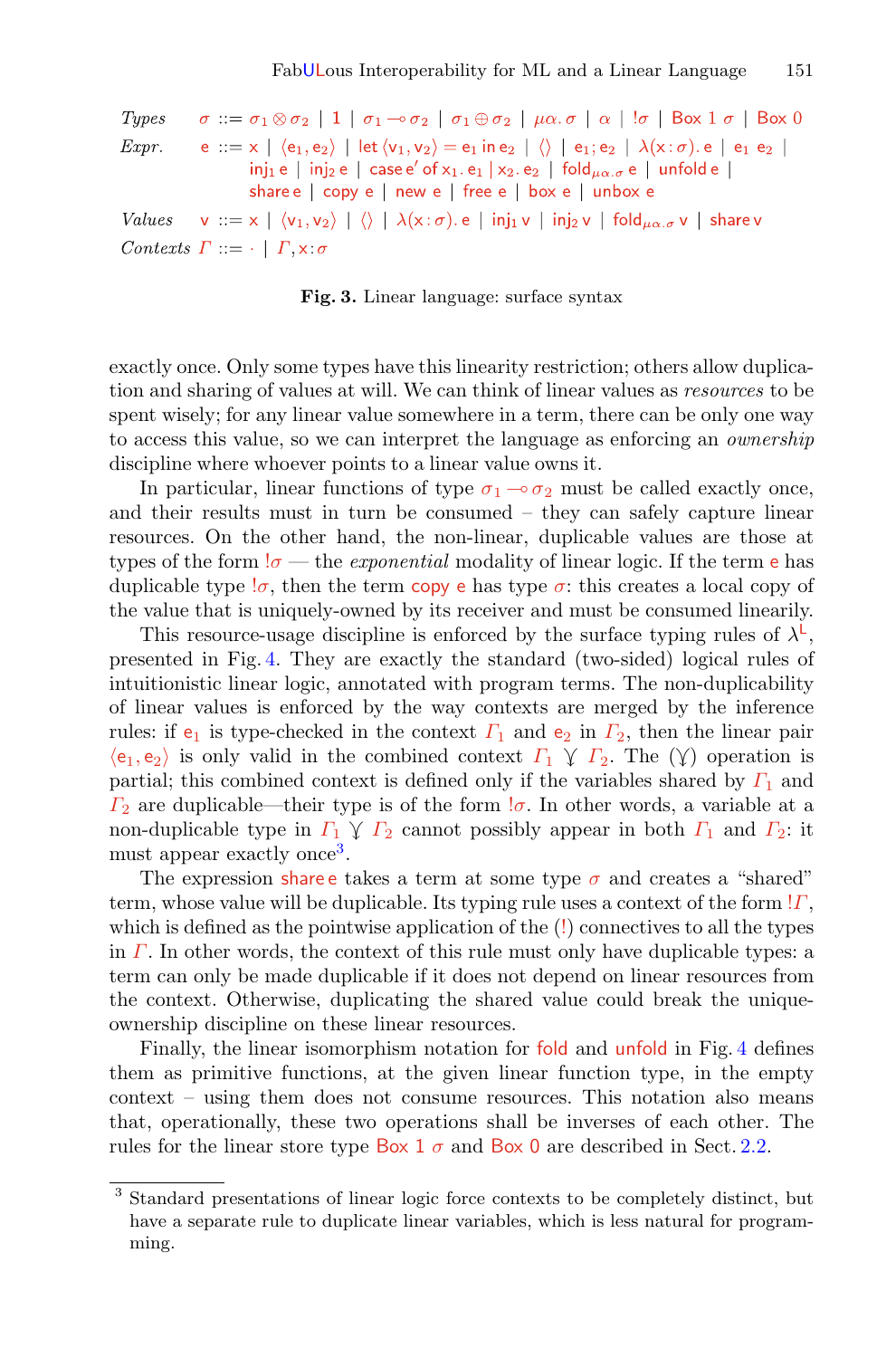$\overline{(}$  $\overline{(\ }$  $\overline{I}$ 

 $\varGamma_1\veebar\varGamma_2$ 

$$
\begin{array}{ll}\n\Gamma_1, \times: I\sigma \downarrow \chi \left( \Gamma_2, \times: I\sigma \right) \stackrel{\text{def}}{=} (\Gamma_1 \downarrow \Gamma_2), \times: I\sigma \\
\Gamma_1, \times: \sigma \downarrow \chi \left( \Gamma_2 \right) \downarrow \Gamma_2 & \stackrel{\text{def}}{=} (\Gamma_1 \downarrow \Gamma_2), \times: \sigma \\
\chi \uparrow \chi \left( \Gamma_2, \times: \sigma \right) & \stackrel{\text{def}}{=} (\Gamma_1 \downarrow \Gamma_2), \times: \sigma \\
\chi \uparrow \chi \left( \Gamma_2 \right) & \stackrel{\text{def}}{=} (\Gamma_1 \downarrow \Gamma_2), \times: \sigma \\
\chi \uparrow \chi \left( \Gamma_2 \right) & \stackrel{\text{def}}{=} (\Gamma_1 \downarrow \Gamma_2), \times: \sigma\n\end{array}
$$

 $\Gamma\vdash_{\text{\tiny L}}\text{\large e}:\sigma$ 

$$
\frac{\Gamma_{1} \vdash_{L} e_{1}: \sigma_{1} \qquad \Gamma_{2} \vdash_{L} e_{2}: \sigma_{2}}{\Gamma_{1} \vee \Gamma_{2} \vdash_{L} \langle e_{1}, e_{2} \rangle : \sigma_{1} \otimes \sigma_{2}}
$$
\n
$$
\frac{\Gamma \vdash_{L} e: \sigma_{1} \otimes \sigma_{2}}{\Gamma \vee \Gamma' \vdash_{L} \text{ let } \langle x_{1}, x_{2} \rangle = \text{eine}': \sigma}
$$
\n
$$
\frac{\Gamma \vdash_{L} e: \sigma_{1} \otimes \sigma_{2}}{\Gamma \vee \Gamma' \vdash_{L} \text{ let } \langle x_{1}, x_{2} \rangle = \text{eine}': \sigma}
$$
\n
$$
\frac{\Gamma \vdash_{L} e: 1 \qquad \Gamma' \vdash_{L} e': \sigma}{\Gamma \vee \Gamma' \vdash_{L} e: \sigma'} \qquad \frac{\Gamma, x: \sigma \vdash_{L} e: \sigma'}{\Gamma \vdash_{L} \lambda(x: \sigma). e: \sigma \multimap \sigma'}
$$
\n
$$
\frac{\Gamma \vdash_{L} e: \sigma' \multimap \sigma \qquad \Gamma' \vdash_{L} e': \sigma}{\Gamma \vee \Gamma' \vdash_{L} e: \sigma} \qquad \frac{\Gamma \vdash_{L} e: \sigma_{i}}{\Gamma \vdash_{L} \text{ inji} e: \sigma_{1} \oplus \sigma_{2}}
$$
\n
$$
\frac{\Gamma', x_{1}: \sigma_{1} \vdash_{L} e_{1}: \sigma}{\Gamma \vee \Gamma' \vdash_{L} \text{ case of } x_{1}. e_{1} \mid x_{2}. e_{2}: \sigma} \qquad \frac{\Gamma \vdash_{L} e: \sigma}{\Gamma \vdash_{L} \text{ share } : \sigma} \qquad \frac{\Gamma \vdash_{L} e: \sigma}{\Gamma \vdash_{L} \text{ space } x_{1}. e_{1} \mid x_{2}. e_{2}: \sigma} \qquad \frac{\Gamma \vdash_{L} e: \sigma}{\Gamma \vdash_{L} \text{ share } : \sigma} \qquad \frac{\Gamma \vdash_{L} e: \sigma}{\Gamma \vdash_{L} \text{ cone } x}
$$
\n
$$
\text{unfold} \qquad \text{new} \qquad \text{unbox}
$$
\n
$$
\mu\alpha. \sigma \qquad \frac{\sigma}{\circ} \qquad \sigma[\mu\alpha. \sigma
$$

<span id="page-6-0"></span>**Fig. 4.** Linear language: surface static semantics

head reduction  $\begin{array}{|c|c|} \hline \mathbf{e} & \stackrel{\mathbf{L}}{\leadsto} \mathbf{e}' & (s \mid \mathbf{e}) & \stackrel{\mathbf{L}}{\leadsto} (s' \mid \mathbf{e}') \\ \hline \hline \end{array}$ <br>
new box<br>  $(\emptyset \mid \langle \rangle) \begin{array}{c} \stackrel{\mathbf{L}}{\leadsto} & ([\ell \mapsto \cdot] \mid \ell) & (s[\ell \mapsto \cdot] \mid \langle \ell, v \rangle) & \stackrel{\mathbf{L}}{\leadsto} & ([\ell \mapsto (s \mid v)] \mid \ell) \\ \hline \$  $(\lambda(x:\sigma), e)$  v  $\stackrel{\mathsf{L}}{\rightsquigarrow}$  e[v/x] copy (share $(s:\Psi)$ . inj<sub>i</sub> v)  $\stackrel{\mathsf{L}}{\rightsquigarrow}$  inj<sub>i</sub> copy (share $(s:\Psi)$ . v)  $(\emptyset \mid \text{copy (share}(s : \Psi), \lambda(x : \sigma), e)) \stackrel{\mathsf{L}}{\rightsquigarrow} (s \mid \lambda(x : \sigma), e)$ copy  $(\text{share}([\ell \mapsto \cdot] : (\cdot; \cdot \vdash \ell : \text{Box } 0)).\ell) \stackrel{\mathsf{L}}{\leadsto} \text{new } \langle \rangle$ copy  $(\text{share}([\ell \mapsto (s \mid v)] : (\Psi; !\Gamma \vdash \ell : \text{Box } 1 \sigma)). \ell)$  $\stackrel{\mathsf{L}}{\rightsquigarrow}$  box  $\langle \mathsf{new} \rangle$ , copy  $(\mathsf{share}(s:\Psi), \mathsf{v})$ 

<span id="page-6-1"></span>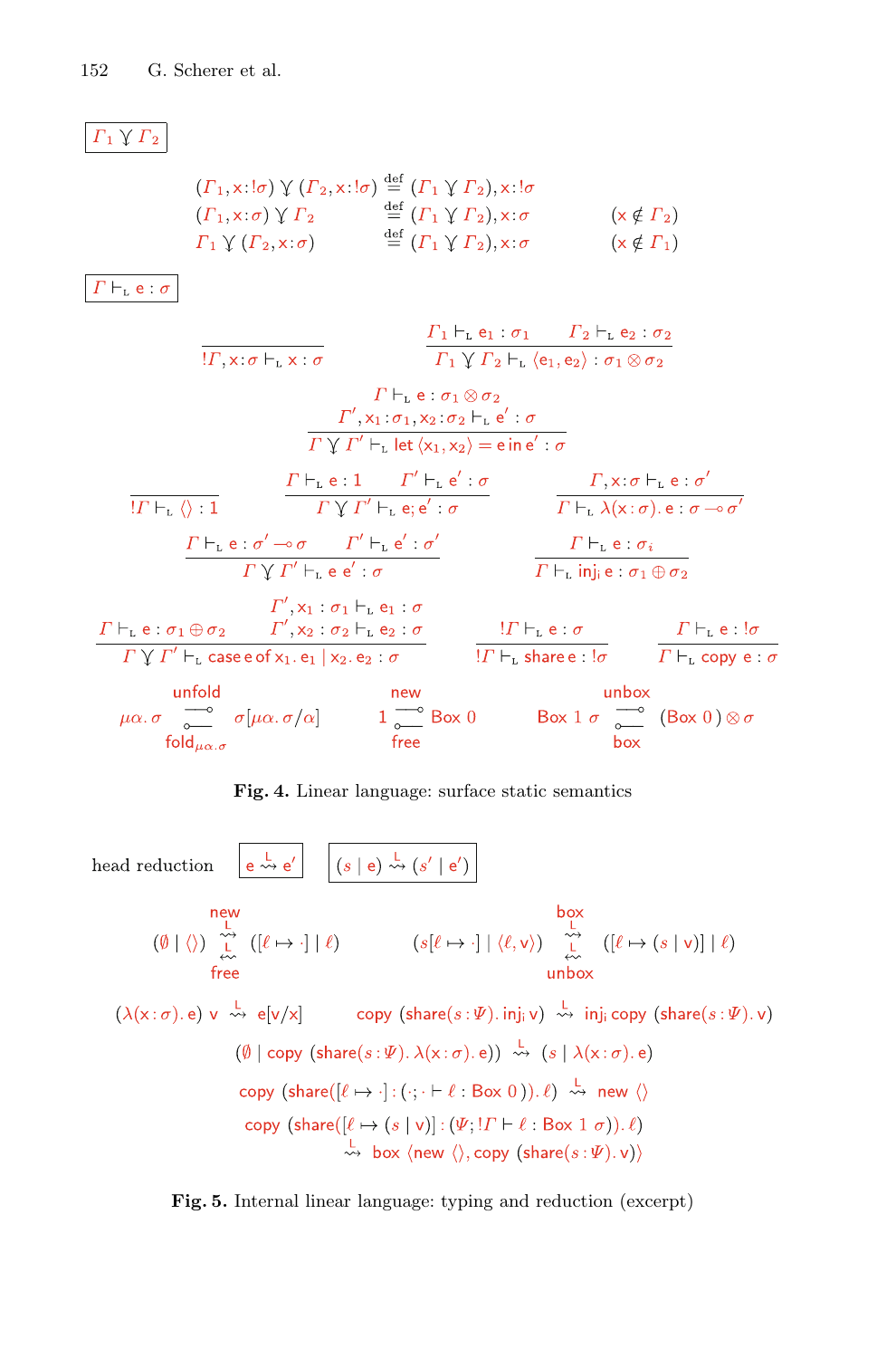#### <span id="page-7-0"></span>**2.2 Linear Memory in** *λ***<sup>L</sup>**

The surface typing rules for the linear store are given at the end of Fig. [4.](#page-6-0) The linear type  $Box 1 \sigma$  represents a memory location that holds a value of type  $\sigma$ . The type Box 0 represents a location that has been allocated, but does not currently hold a value. The primitive operations to act on this type are given as linear isomorphisms: new allocates, turning a unit value into an empty location; conversely, free reclaims an empty location. Putting a value into the location and taking it out are expressed by box and unbox, which convert between a pair of an empty location and a value, of type  $(Box 0) \otimes \sigma$ , and a full location, of type Box 1  $σ$ .

For example, the following program takes a full reference and a value, and swaps the value with the content of the reference:

```
\lambda(p:(\text{Box } 1 \sigma) \otimes \sigma). let \langle r, x \rangle = p in let \langle l, x_l \rangle = unbox r in \langlebox \langle l, x \rangle, x_l \rangle
```
The programming style following from this presentation of linear memory is functional, or applicative, rather than imperative. Rather than insisting on the mutability of references—which is allowed by the linear discipline—we may think of the type Box  $1\sigma$  as representing the indirection through the heap that is implicit in functional programs. In a sense, we are not writing imperative programs with a mutable store, but rather making explicit the allocations and dereferences happening in higher-level purely functional language. In this view, empty cells allow memory reuse.

This view that Box 1  $\sigma$  represents indirection through the memory suggests we can encode lists of values of type  $\sigma$  by the type LinList  $\sigma$  $\equiv$  $\mu\alpha.1 \oplus \mathsf{Box} 1$  ( $\sigma \otimes \alpha$ ). The placement of the box inside the sum mirrors the fact that empty list is represented as an immediate value in functional languages. From this type definition, one can write an in-place reverse function on lists of  $\sigma$  as follows:

```
fix \lambda(rev into: LinList \sigma \rightarrow LinList \sigma \rightarrow LinList \sigma).
              \lambda(xs: LinList \sigma). \lambda(acc: LinList \sigma).
     case unfold xs of
      |v. (v:acc)||y. let \langle I, p \rangle = unbox y in
            let \langle xs, x \rangle = p in
            rev into xs (fold (inj<sub>2</sub> (box \langle I, \langle x, acc \rangle \rangle)))
```
Our linear language  $\lambda^{\mathsf{L}}$  is a formal language that is not terribly convenient to program directly. We will not present a full surface language in this work, but one could easily define syntactic sugar to write the exact same function as follows:

> rev into Nil  $acc = acc$ rev into  $(Cons \langle x, xs \rangle @ 1)$  acc = rev into xs  $(Cons \langle x, acc \rangle @ 1)$

One can read this function as the usual functional rev append function on lists, annotated with memory reuse information: if we assume we are the unique owner of the input list and won't need it anymore, we can reuse the memory of its cons cells (given in this example the name l) to store the reversed list.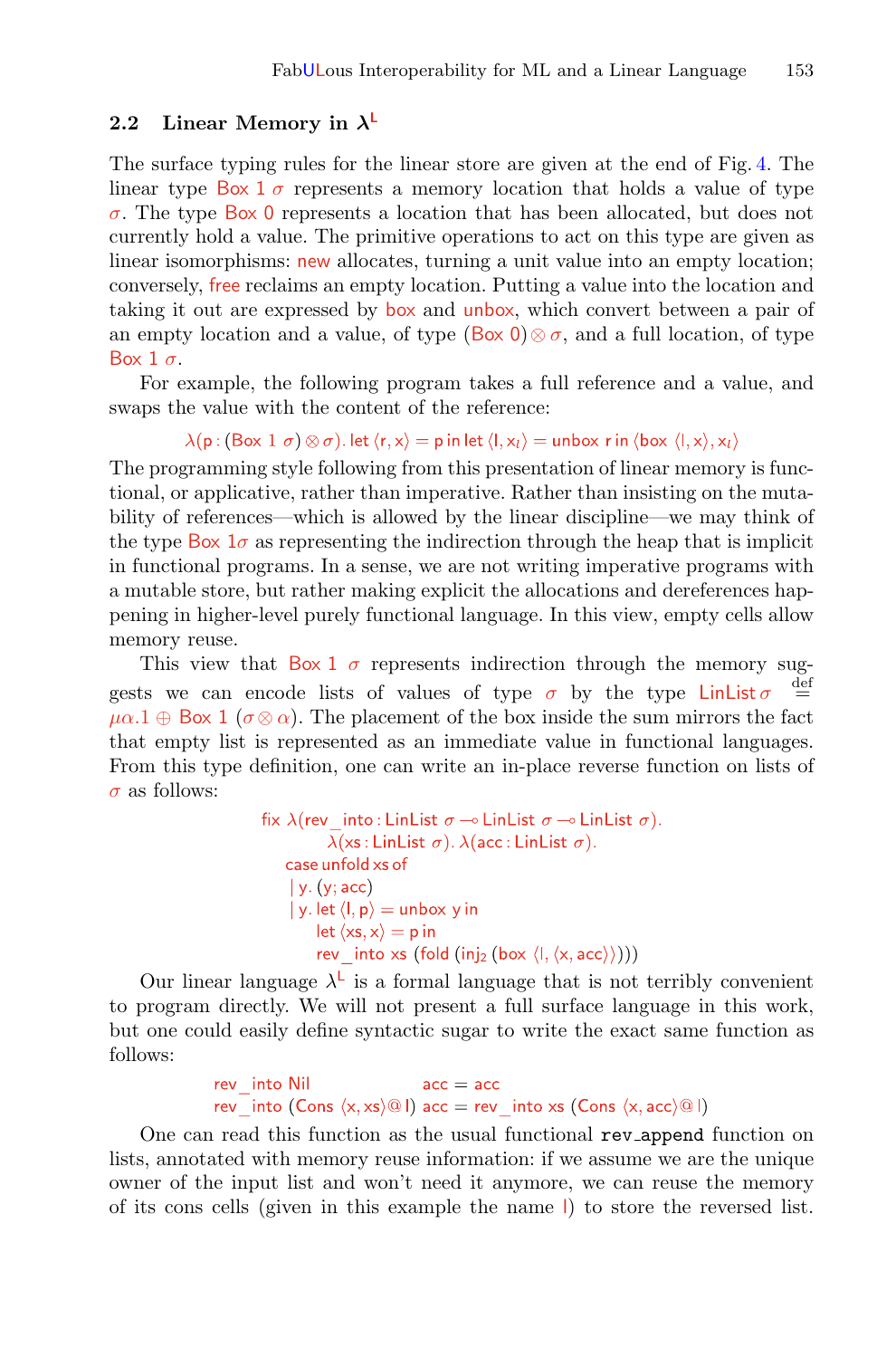On the other hand, if you read the box and unbox as imperative operations, this code expresses the usual imperative pointer-reversal algorithm.

This double view of linear state occurs in other programming systems with linear state. It was recently emphasized in O'Connor et al. [\(2016\)](#page-15-7), where the functional point of view is seen as easing formal verification, while the imperative view is used as a compilation technique to produce efficient C code from linear programs.

#### **2.3 Internal** *λ***<sup>L</sup> Syntax and Typing**

To give a dynamic semantics for  $\lambda^{\mathsf{L}}$  and prove it sound, we need to extend the language with explicit stores and store locations. Indeed, the allocating term new  $\langle \rangle$  should reduce to a "fresh location"  $\ell$  allocated in some store s, and neither are part of the surface-language syntax. The corresponding internal typing judgment is more complex, but note that users do not need to know about it to reason about correctness of surface programs. The internal typing is essential for the soundness proof, but also useful for defining the multi-language semantics in Sect. [3.](#page-8-0)

We work with *configurations*  $(s | e)$ , which are pairs of a store s and a term e. Our internal typing judgment  $\Psi: \Gamma \vdash_{\mathbf{L}} s \mid \mathbf{e} : \sigma$  checks configurations, not just terms, and relies not only on a typing context for variables Γ but also on a *store typing*  $\Psi$ , which maps the locations of the configuration to typing assumptions.

Unfortunately, due to space limits, we will not present this part of the type system – which is not directly exposed to users of the language. See some examples of reduction rules in Fig. [5,](#page-6-1) and the long version of this work.

#### **2.4 Reduction of Internal Terms**

In the long version of this work we give a reduction relation between linear configurations  $(s | e) \xrightarrow{L} (s' | e')$  and prove a subject reduction result.

**Theorem 1 (Subject reduction for**  $\lambda^{\perp}$ ). *If*  $\Psi$ ;  $\Gamma \vdash_L s \mid e : \sigma$  *and*  $(s \mid e) \stackrel{\mathsf{L}}{\hookrightarrow}$  $(s' | e'),$  then there exists a (unique)  $\Psi'$  such that  $\Psi'; \Gamma \vdash_{\mathsf{L}} s' | e' : \sigma.$ 

## <span id="page-8-0"></span>**3 Multi-language Semantics**

To formally define our multi-language semantics we create a combined language  $\lambda^{UL}$  which lets us compose term fragments from both  $\lambda^{U}$  and  $\lambda^{L}$  together, and we give an operational semantics to this combined language. Interoperability is enabled by specifying how to transport values across the language boundaries.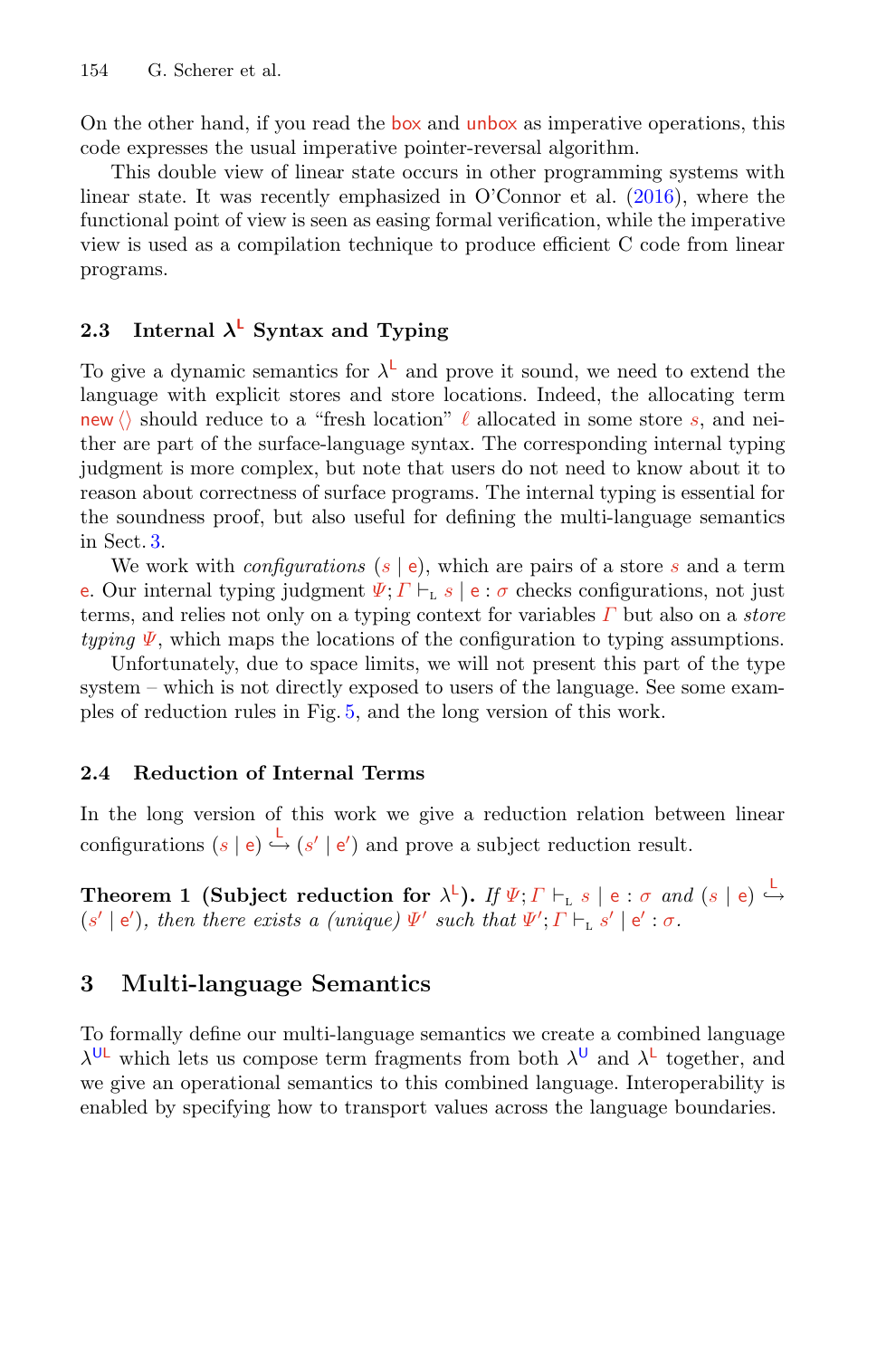Multi-language systems in the wild are not defined in this way: both languages are given a semantics, by interpretation or compilation, in terms of a shared lowerlevel language (C, assembly, the JVM or CLR bytecode, or Racket's core forms), and the two languages are combined at that level. Our formal multi-language description can be seen as a model of such combinations, that gives a specification of the expected observable behavior of this language combination.

Another difference from multi-languages in the wild is our use of very finegrained language boundaries: a term written in one language can have its subterms written in the other, provided the type-checking rules allow it. Most multilanguage systems, typically using Foreign Function Interfaces, offer coarsergrained composition at the level of compilation units. Fine-grained composition of existing languages, as done in the Eco project (Barrett et al. [2016](#page-15-8)), is difficult because of semantic mismatches. In the full version of this work we demonstrate that fine-grained composition is a rewarding language design, enabling new programming patterns.

#### **3.1 Lump Type and Language Boundaries**

The core components the multi-language semantics are shown Fig. [6—](#page-10-0)the communication of values from one language to the other will be described in the next section. The multi-language  $\lambda^{UL}$  has two distinct syntactic categories of types, values, and expressions: those that come from  $\lambda^{\mathsf{U}}$  and those that come from  $\lambda^{\mathsf{L}}$ . Contexts, on the other hand, are mixed, and can have variables of both sorts. For a mixed context  $\Gamma$ , the notation  $\Gamma$  only applies (!) to its linear variables.

The typing rules of  $\lambda^{\mathsf{U}}$  and  $\lambda^{\mathsf{L}}$  are imported into our multi-language system, working on those two separate categories of program. They need to be extended to handle mixed contexts  $\Gamma$  instead of their original contexts  $\Gamma$  and  $\Gamma$ . In the linear case, the rules look exactly the same. In the ML case, the typing rules implicitly duplicate all the variables in the context. It would be unsound to extend them to arbitrary linear variables, so they use a duplicable context !Γ.

To build interesting multi-language programs, we need a way to insert a fragment coming from a language into a term written in another. This is done using *language boundaries*, two new term formers  $\mathcal{L}U(\epsilon)$  and  $\mathcal{UL}(s:\Psi | \epsilon)$  that inject an ML term into the syntactic category of linear terms, and a linear configuration into the syntactic category of ML terms.

Of course, we need new typing rules for these term-level constructions, clarifying when it is valid to send a value from  $\lambda^{\mathsf{U}}$  into  $\lambda^{\mathsf{L}}$  and vice versa. It would be incorrect to allow sending any type from one language into the other—for instance, by adding the counterpart of our language boundaries in the syntax of types—since values of linear types must be uniquely owned so they cannot possibly be sent to the ML side as the ML type system cannot enforce unique ownership.

On the other hand, any ML value could safely be sent to the linear world. For closed types, we could provide a corresponding linear type (1 maps to !1, etc.), but an ML value may also be typed by an abstract type variable  $\alpha$ , in which case we can't know what the linear counterpart should be. Instead of trying to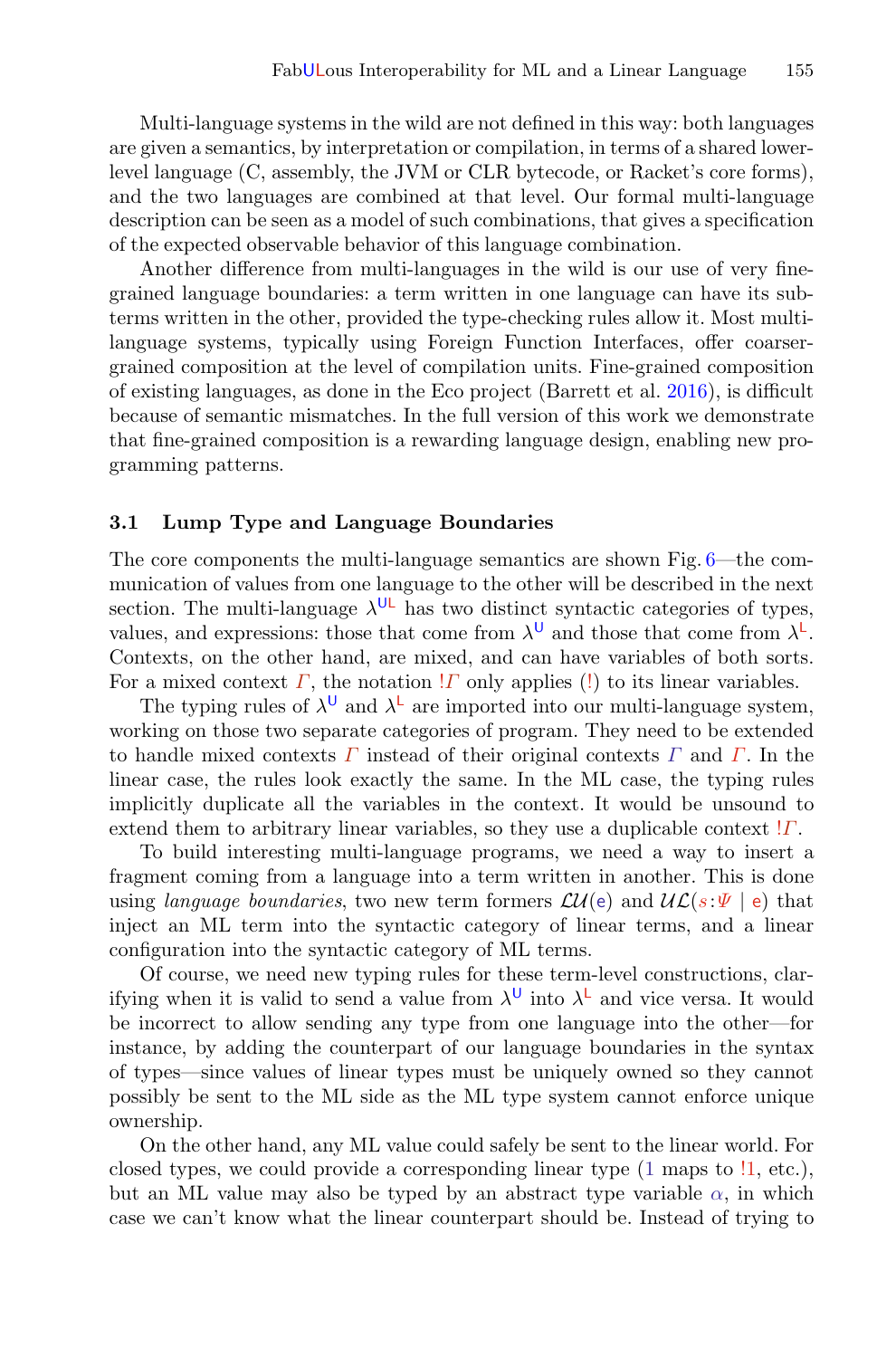provide translations, we will send any ML type  $\sigma$  to the *lump type*  $[\sigma]$ , which embeds ML types into linear types. A lump is a blackbox, not a type translation: the linear language does not assume anything about the behavior of its values the values of  $[\sigma]$  are of the form  $[v]$ , where v :  $\sigma$  is an ML value that the linear world cannot use. More precisely, we only propagate the information that ML values are all duplicable by sending  $\sigma$  to  $\sqrt{[\sigma]}$ .

The typing rules for language boundaries insert lumps when going from  $\lambda^{U}$ to  $\lambda^{\mathsf{L}}$ , and remove them when going back from  $\lambda^{\mathsf{L}}$  to  $\lambda^{\mathsf{U}}$ . In particular, arbitrary linear types cannot occur at the boundary, they must be of the form  $\sqrt{[\sigma]}$ .

```
Types \sigma | \sigma\sigma (unchanged from Figure 1)<br>
\sigma + ::= ... | [\sigma]Values v \mid vExpressions \in \mathcal{C}e + ::= \cdots | \mathcal{UL}(s:\Psi | e)e + ........ | \mathcal{UL}(s.\Psi \mid e)<br>
with \mathcal{UL}(e) \stackrel{\text{def}}{=} \mathcal{UL}(\emptyset : \mid e)<br>
e + ::= ... | \mathcal{LU}(e)Contexts \Gamma ::= \cdot | \Gamma, \times : \sigma | \Gamma, \alpha | \Gamma, \times : \sigmag rules \boxed{\Gamma \vdash_{\texttt{LU}} e : \sigma} \boxed{\Psi \mid \Gamma \vdash_{\texttt{UL}} s \mid e : \sigma}<br>
\Gamma \vdash_{\texttt{UL}} e : \sigma \stackrel{\text{def}}{=} \cdot \mid \Gamma \vdash_{\texttt{UL}} \emptyset \mid e : \sigmaTyping rules
with
                          (Typing rules of \Gamma \vdash_{\mathfrak{u}} \mathsf{e} : \sigma reused, with mixed context !\Gamma)
```
(Typing rules of  $\Psi$ ;  $\Gamma \vdash_{\mathsf{L}} s \mid \mathsf{e} : \sigma$  reused, with mixed context  $\Gamma$ )

$$
\frac{\Gamma \vdash_{\text{LU}} e : \sigma}{\cdot | \Gamma \vdash_{\text{UL}} \emptyset | \mathcal{LU}(e) : ![\sigma]}
$$
\n
$$
\frac{\Psi | \Gamma \vdash_{\text{UL}} s | e : ![\sigma]}{\Gamma \vdash_{\text{LU}} \mathcal{UL}(s : \Psi | e) : \sigma}
$$

Reduction rules

(Reduction rules of  $\lambda^U$  and  $\lambda^L$  reused unchanged)  $e \stackrel{\cup}{\rightarrow} e' \stackrel{\vee}{\rightarrow} e'$  $\overline{\mathcal{LU}(v) \stackrel{L}{\rightsquigarrow} [v]}$   $\overline{\mathcal{UL}(\emptyset : | \text{ share } [v]) \stackrel{U}{\rightarrow} v}$  $\frac{\Psi | \Gamma \vdash_{\text{UL}} s | \mathbf{e} : \sigma \qquad (s | \mathbf{e}) \stackrel{\mathbf{L}}{\hookrightarrow} (s' | \mathbf{e}') \qquad \Psi' | \Gamma \vdash_{\text{UL}} s' | \mathbf{e}' : \sigma}{\mathcal{U} \Gamma(s \cdot \Psi | \mathbf{e}) \stackrel{\mathbf{U}}{\hookrightarrow} \mathcal{U} \Gamma(s' \cdot \Psi' | \mathbf{e}') }$ 

<span id="page-10-0"></span>**Fig. 6.** Multi-language: lump and boundaries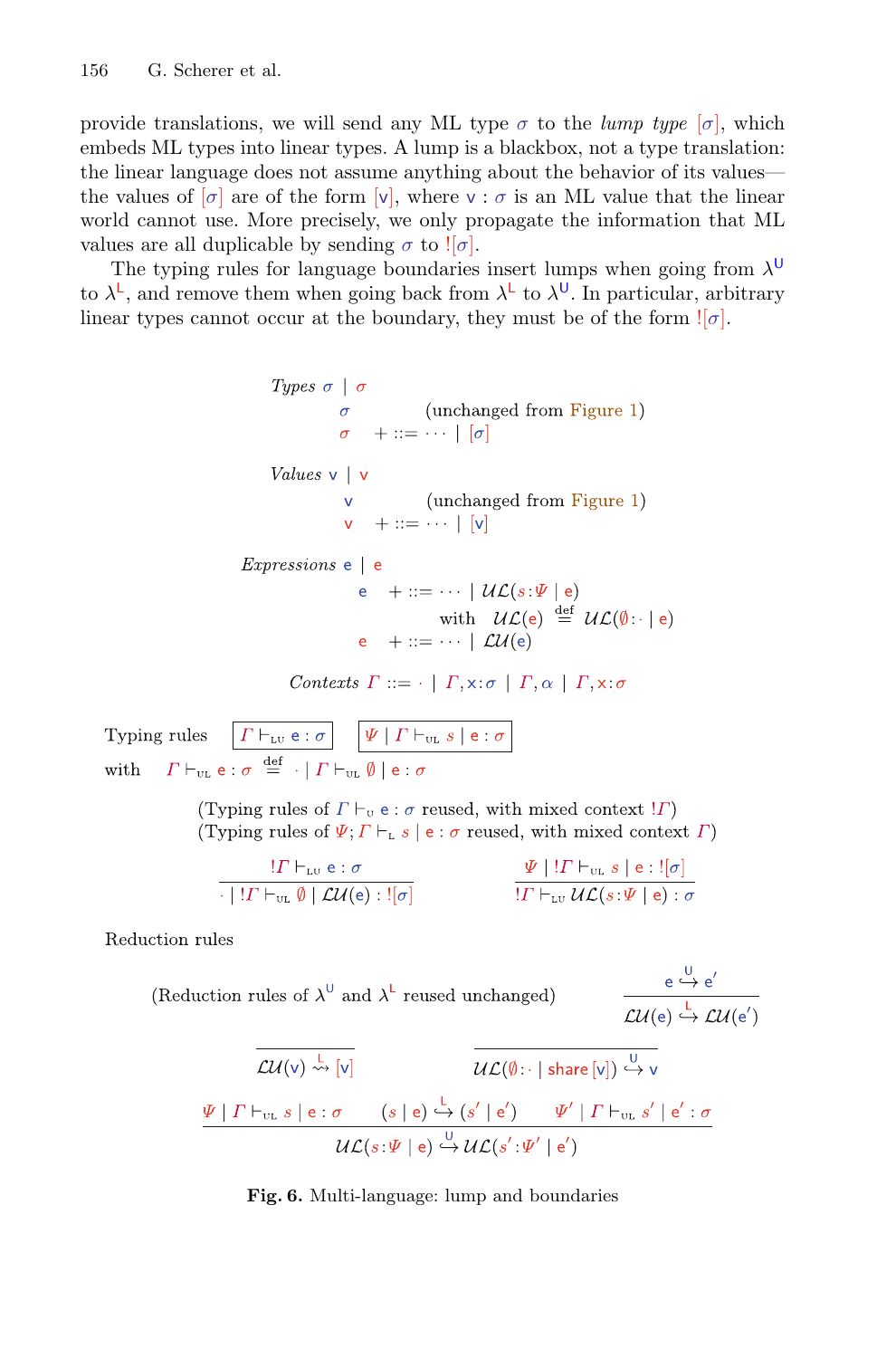

<span id="page-11-0"></span>**Fig. 7.** Interoperability: static and dynamic semantics (excerpt)

Finally, boundaries have reduction rules: a term or configuration inside a boundary in reduction position is reduced until it becomes a value, and then a lump is added or removed depending on the boundary direction. Note that because the v in  $\mathcal{UL}(s:\Psi | \mathbf{v})$  is at a duplicable type  $\mathcal{I}[\sigma]$ , we know by inversion that the store is empty.

#### **3.2 Interoperability: Static Semantics**

If the linear language could not interact with lumped values at all, our multilanguage programs would be rather boring, as the only way for the linear extension to provide a value back to ML would be to have received it from  $\lambda^{\mathsf{U}}$  and pass it back unchanged (as in the lump embedding of Matthews and Findler [\(2009](#page-15-9))). To provide a real interaction, we provide a way to extract values out of a lump  $\lbrack \lbrack \sigma \rbrack$ , use it at some linear type  $\sigma$ , and put it back in before sending the result to  $\lambda^{\mathsf{U}}$ .

The correspondence between intuitionistic types  $\sigma$  and linear types  $\sigma$  is specified by a heterogeneous *compatibility relation*  $\sigma \simeq \sigma$  – defined in full in Fig. [7.](#page-11-0) The specification of this relation is that if  $\sigma \simeq \sigma$  holds, then the space of values of  $\left[\sigma\right]$  and  $\sigma$  are isomorphic: we can convert back and forth between them. When this relation holds, the term-formers lump<sup> $\sigma$ </sup> and  $\sigma$  unlump perform the conversion.

The term  $\mathcal{L}U(e)$  turns a e :  $\sigma$  into a lumped type  $\vert [\sigma]$ , and we need to unlump it with some  $\sigma$  unlump for a compatible  $\sigma \simeq \sigma$  to interact with it on the linear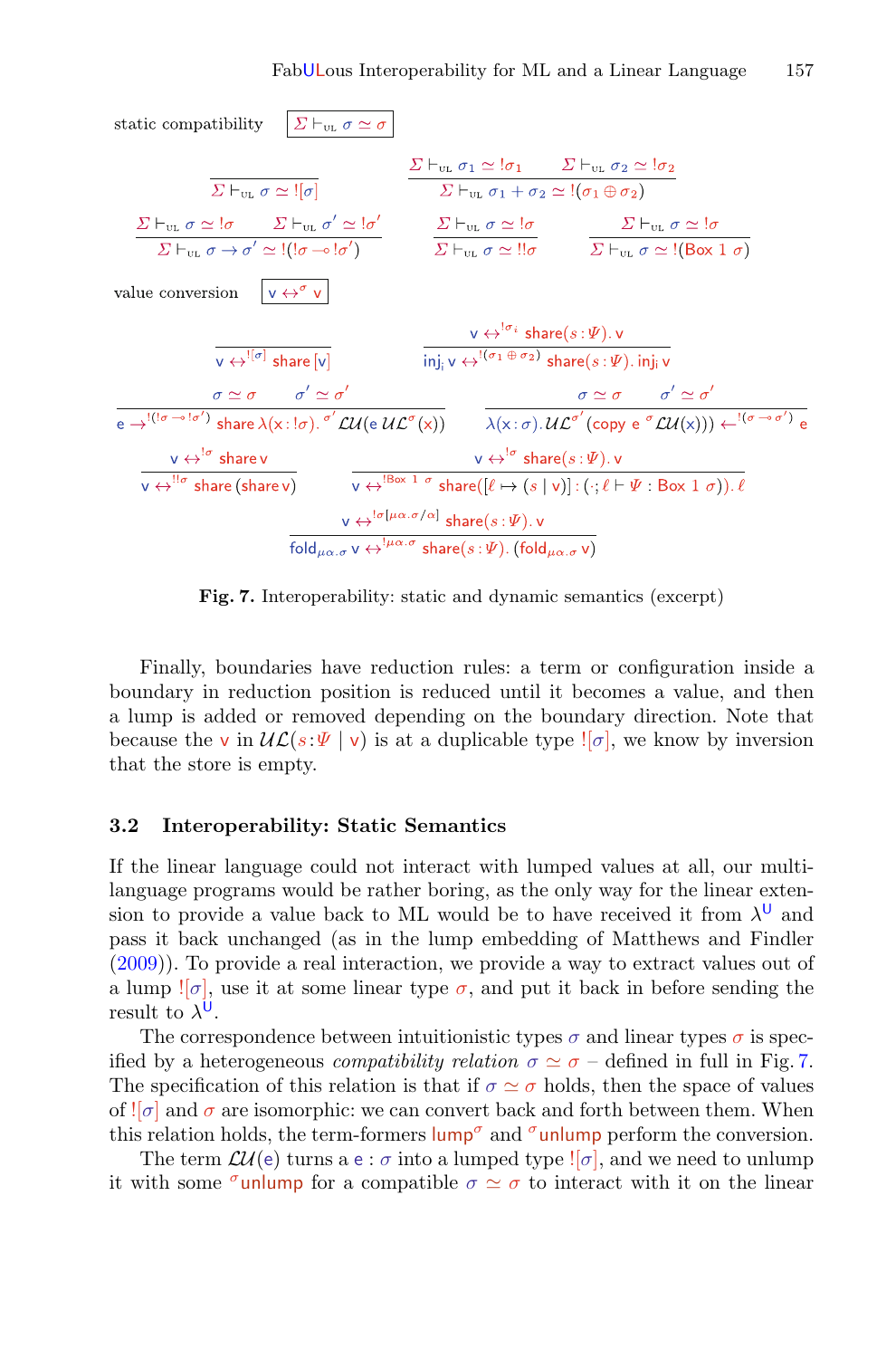side. It is common to combine both operations and we provide syntactic sugar for it:  ${}^{\sigma}\mathcal{L}U(\epsilon)$ . Similarly  $\mathcal{UL}^{\sigma}(\epsilon)$  first lumps a linear term then sends the result to the ML world.

#### **3.3 Interoperability: Dynamic Semantics**

When the relation  $\sigma \simeq \sigma$  holds, we can define a relation  $v \leftrightarrow^{\sigma} v$  between the values of  $\sigma$  and the values of  $\sigma$  – see the long version of this work. It is functional in both direction: with our definition  $\nu$  is uniquely determined from  $\nu$  and conversely. We then define the reduction rule for (un)lumping: if  $v \leftrightarrow^{\sigma} v$ , then

 $(\emptyset |^{\sigma}$ unlump (share  $[v])$ )  $\stackrel{\mathsf{L}}{\rightarrow} (\emptyset | v)$  $(\emptyset \mid \text{lump}^{\sigma} \text{ v}) \stackrel{\mathsf{L}}{\hookrightarrow} (\emptyset \mid \text{share}[\text{v}])$ 

## **3.4 Full Abstraction from** *λ***<sup>U</sup> into** *λ***UL**

We can now state the major meta-theoretical result of this work, which is the proposed multi-language design extends the simple language  $\lambda^{U}$  in a way that provably has, in a certain sense, "no abstraction leaks".

**Definition 1 (Contextual equivalence in**  $\lambda^{U}$ ). We say that e, e' such that  $\Gamma \vdash_{\mathbf{U}} \mathbf{e}, \mathbf{e}' : \sigma$  are contextually equivalent, written  $\mathbf{e} \approx_{\mathbf{U}}^{\mathbf{ctx}} \mathbf{e}'$ , if, for any expression *context*  $C[\Box]$  *such that*  $\cdot \vdash_{\mathbf{U}} C[\mathbf{e}] : 1$ *, the closed terms*  $C[\mathbf{e}]$  *and*  $C[\mathbf{e}']$  *are equiterminating.*

**Definition 2 (Contextual equivalence in**  $\lambda^{UL}$ ). We say that e, e' such that  $\Gamma \vdash_{LU} e, e' : \sigma \text{ are contextually equivalent, written } e \approx_{LU}^{ctx} e', \text{ if, for any express-}$ *sion context*  $C[\Box]$  *such that*  $\cdot \vdash_{LU} C[e] : 1$ *, the closed terms*  $C[e]$  *and*  $C[e']$  *are equi-terminating.*

**Theorem 2 (Full Abstraction).** *The embedding of*  $\lambda^{\mathsf{U}}$  *into*  $\lambda^{\mathsf{U}\mathsf{L}}$  *is fullyabstract:*

> $\Gamma \vdash_{\mathbf{u}} \mathbf{e} \approx_{\mathbf{u}}^{ctx} \mathbf{e}' : \sigma$  $\Gamma \vdash_{\text{\tiny LU}}$  e  $\approx_{\text{\tiny LU}}^{ctx}$  e' :  $\sigma$  $\implies$

## **4 Conclusion and Related Work**

Having a stack of usable, interoperable languages, extensions or dialects is at the forefront of the Racket approach to programming environments, in particular for teaching (Felleisen et al. [2004](#page-15-10)).

Our multi-language semantics builds on the seminal work by Matthews and Findler [\(2009\)](#page-15-9), who gave a formal semantics of interoperability between a dynamically and a statically typed language. Others have followed the Matthews-Findler approach of designing multi-language systems with finegrained boundaries—for instance, formalizing interoperability between a simply and dependently typed language (Osera et al. [2012](#page-16-1)); between a functional and typed assembly language (Patterson et al. [2017](#page-16-2)); between an ML-like and an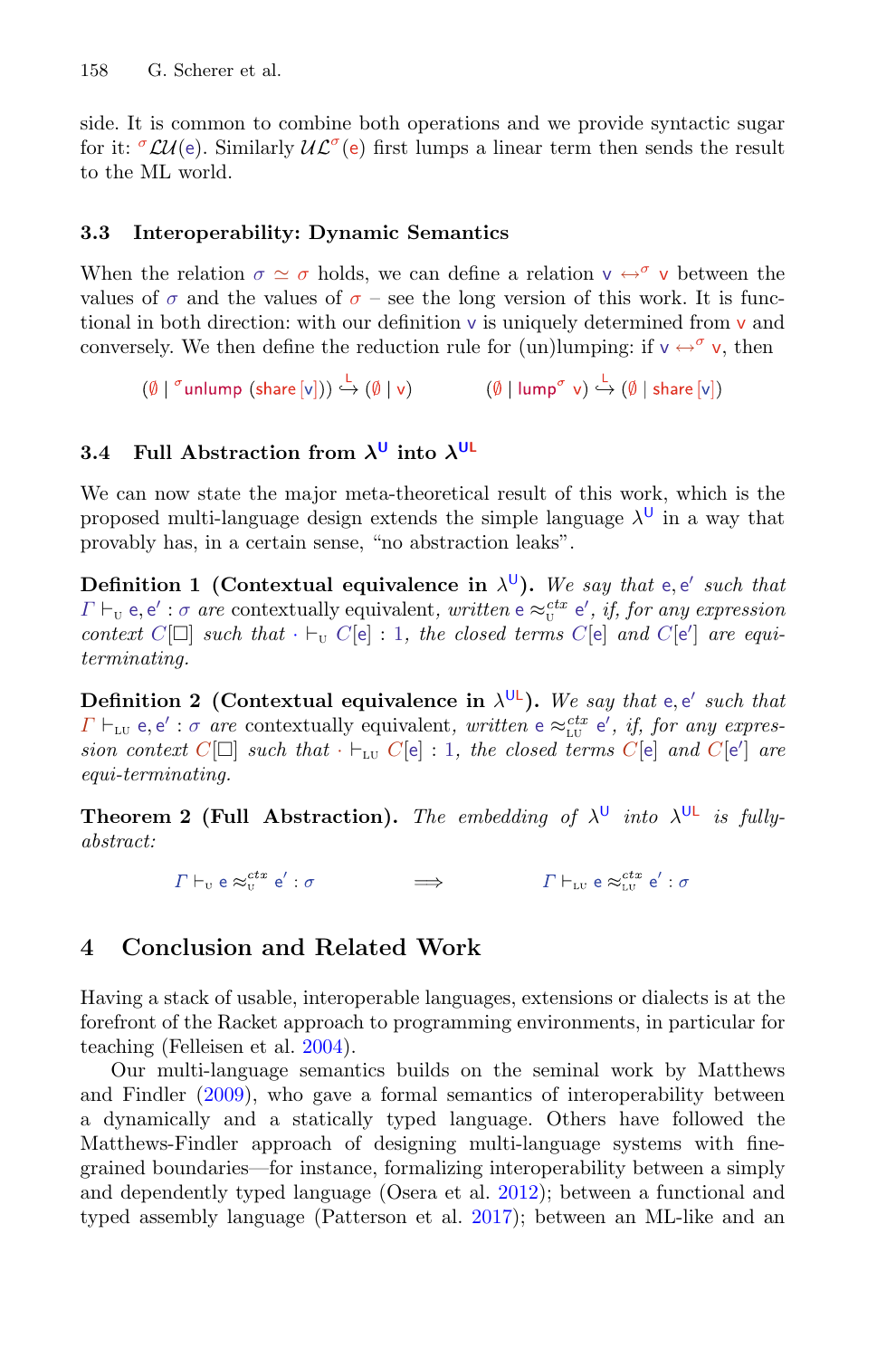affinely typed language, where linearity is enforced at runtime on the ML side using stateful contracts (Tov and Pucella [2010\)](#page-16-3); and between the source and target languages of compilation to specify compiler correctness (Perconti and Ahmed [2014\)](#page-16-4). However, all these papers address only the question of soundness of the multi-language; we propose a formal treatment of *usability* and absence of abstraction leaks.

The only work to establish that a language embeds into a multi-language in a fully abstract way is the work on fully abstract compilation by Ahmed and Blume [\(2011](#page-15-4)) and New et al. [\(2016\)](#page-15-6) who show that their compiler's source language embeds into their source-target multi-language in a fully abstract way. But the focus of this work was on fully abstract compilation, not on usability of user-facing languages.

The Eco project (Barrett et al. [2016\)](#page-15-8) is studying multi-language systems where user-exposed languages are combined in a very fine-grained way; it is closely related in that it studies the user experience in a multi-language system. The choice of an existing dynamic language creates delicate interoperability issues (conflicting variable scoping rules, etc.) as well as performance challenges. We propose a different approach, to design new multi-languages from scratch with interoperability in mind to avoid legacy obstacles.

We are not aware of existing systems exploiting the simple idea of using promotion to capture uniquely-owned state and dereliction to copy it—common formulations would rather perform copies on the contraction rule.

The general idea that linear types can permit reuse of unused allocated cells is not new. In Wadler [\(1990\)](#page-16-5), a system is proposed with both linear and nonlinear types to attack precisely this problem. It is however more distant from standard linear logic and somewhat ad-hoc; for example, there is no way to permanently turn a uniquely-owned value into a shared value, it provides instead a local *borrowing* construction that comes with ad-hoc restrictions necessary for safety. (The inability to *give up* unique ownership, which is essential in our listprogramming examples, seems to also be missing from Rust, where one would need to perform a costly operation of traversing the graph of the value to turn all pointers into Arc nodes.)

The RAML project (Hoffmann et al. [2012](#page-15-11)) also combines linear logic and memory reuse: its *destructive match* operator will implicitly reuse consumed cells in new allocations occurring within the match body. Multi-languages give us the option to explore more explicit, flexible representations of those low-level concern, without imposing the complexity to all programmers.

A recent related work is the Cogent language (O'Connor et al. [2016\)](#page-15-7), in which linear state is also viewed as both functional and imperative – the latter view enabling memory reuse. The language design is interestingly reversed: in Cogent, the linear layer is the simple language that everyone uses, and the nonlinear language is a complex but powerful language that is used when one really has to, named C.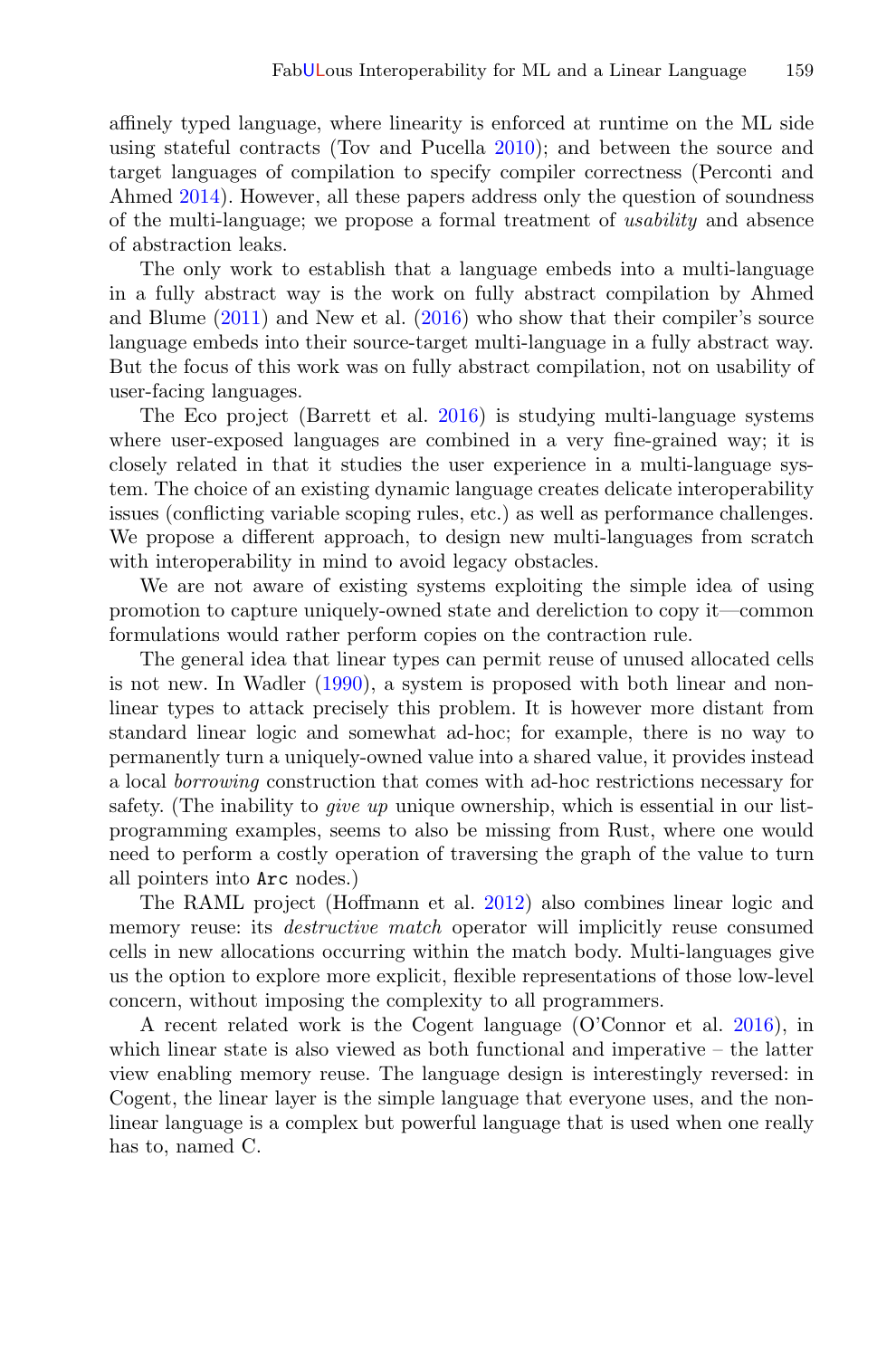Our linear language  $\lambda^{\mathsf{L}}$  is sensibly simpler, and in several ways less expressive, than advanced programming languages based on linear logic (Tov and Pucella [2011](#page-16-6)), separation logic (Balabonski et al. [2016\)](#page-15-12), fine-grained permissions (Garcia et al. [2014](#page-15-13)): it is not designed to stand on its own, but to serve as a useful sidekick to a functional language, allowing safer resource handling.

One major simplification of our design compared to more advanced linear or separation-logic-based languages is that we do not separate physical locations from the logical capability/permission to access them (e.g., as in Ahmed et al. [\(2007](#page-15-14))). This restricts expressiveness in well-understood ways (Fahndrich and DeLine [2002\)](#page-15-15): shared values cannot point to linear values.

Alms (Tov and Pucella [2011](#page-16-6)), Quill (Morris [2016\)](#page-15-16) and Linear Haskell (Bernardy et al. [2018](#page-15-17)) add linear types to a functional language, trying hard not to lose desirable usability property, such as type inference or the genericity of polymorphic higher-order functions. This is very challenging; for example, Linear Haskell gives up on principality of inference[4](#page-14-2). Our multi-language design side-steps this issue as the general-purpose language remains unchanged. Language boundaries are more rigid than an ideal no-compromise language, as they force users to preserve the distinction between the general-purpose and the advanced features; it is precisely this compromise that gives a design of reduced complexity.

Finally, on the side of the semantics, our system is related to LNL (Benton [1994](#page-15-18)), a calculus for linear logic that, in a sense, is itself built as a multi-language system where (non-duplicable) linear types and (duplicable) intuitionistic types interact through a boundary. It is not surprising that our design contains an instance of this adjunction: for any  $\sigma$  there is a unique  $\sigma$  such that  $\sigma \simeq \sigma$ , and converting a  $\sigma$  value to this  $\sigma$  and back gives a  $\sigma$  and is provably equivalent, by boundary cancellation, to just using share.

**Acknowledgments.** We thank our anonymous reviewers for their feedback, as well as Neelakantan Krishnaswami, François Pottier, Jennifer Paykin, Sylvie Boldot and Simon Peyton-Jones for our discussions on this work.

This work was supported in part by the National Science Foundation under grants CCF-1422133 and CCF-1453796, and the European Research Council under ERC Starting Grant SECOMP (715753). Any opinions, findings, and conclusions expressed in this material are those of the authors and do not necessarily reflect the views of our funding agencies.

## **References**

- <span id="page-14-0"></span>Abramsky, S., Jagadeesan, R., Malacaria, P.: Full abstraction for PCF. Inf. Comput. **163**(2), 409–470 (2000)
- <span id="page-14-1"></span>Ahmed, A., Blume, M.: Typed closure conversion preserves observational equivalence. In: International Conference on Functional Programming (ICFP), Victoria, British Columbia, Canada, pp. 157–168, September 2008

<span id="page-14-2"></span><sup>&</sup>lt;sup>4</sup> Thanks to Stephen Dolan for pointing out that  $\lambda f \cdot \lambda x$ . f x has several incompatible Linear Haskell types.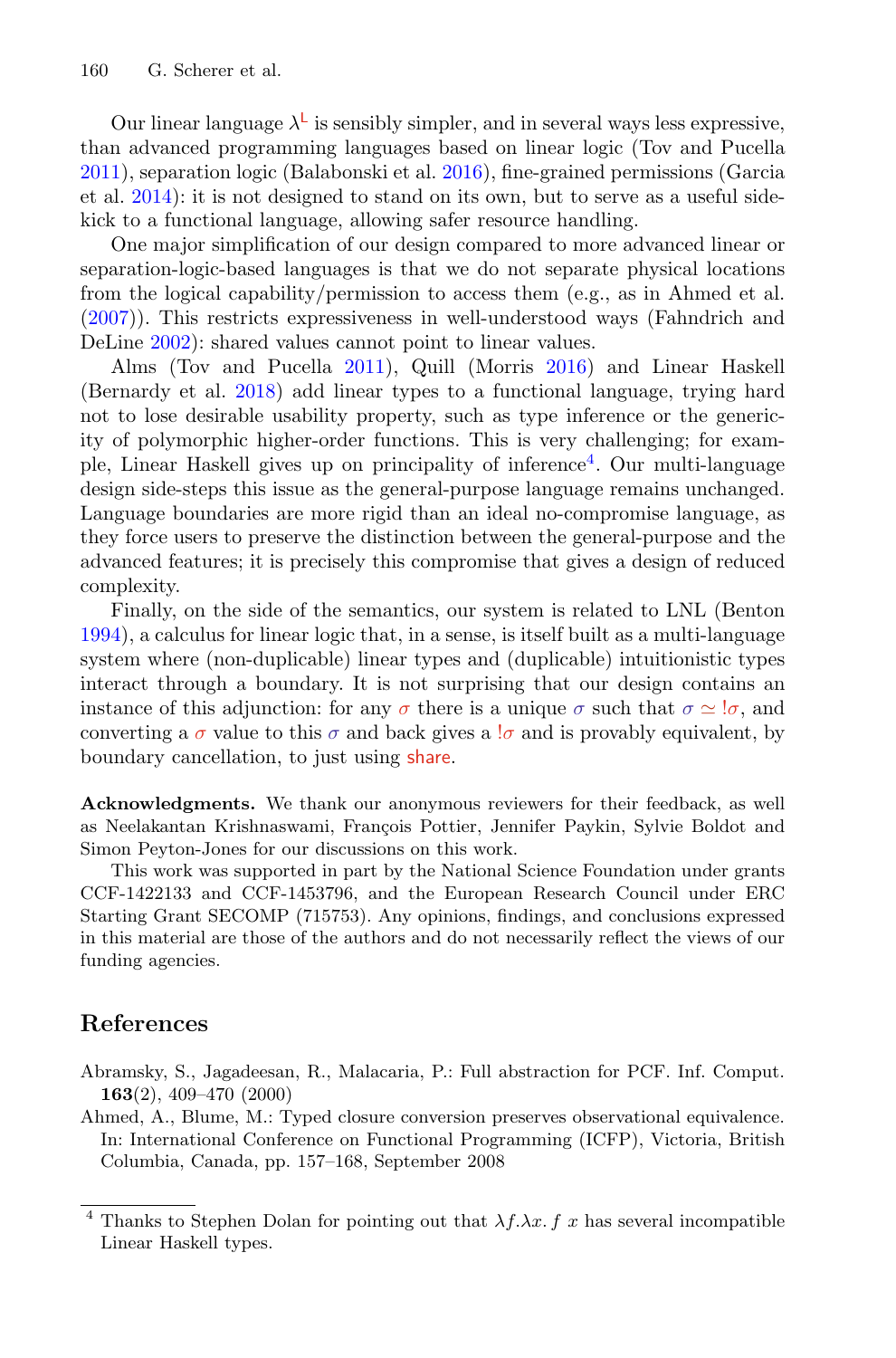- <span id="page-15-4"></span>Ahmed, A., Blume, M.: An equivalence-preserving CPS translation via multi-language semantics. In: International Conference on Functional Programming (ICFP), Tokyo, Japan, pp. 431–444, September 2011
- <span id="page-15-14"></span>Ahmed, A., Fluet, M., Morrisett, G.: L3: a linear language with locations. Fundamenta Informaticae **77**(4), 397–449 (2007)
- <span id="page-15-12"></span>Balabonski, T., Pottier, F., Protzenko, J.: The design and formalization of Mezzo, a permission-based programming language. ACM Trans. Program. Lang. Syst. **38**(4), 14:1–14:94 (2016)
- <span id="page-15-8"></span>Barrett, E., Bolz, C.F., Diekmann, L., Tratt, L.: Fine-grained language composition: a case study. In: ECOOP (2016)
- <span id="page-15-18"></span>Benton, P.N.: A mixed linear and non-linear logic: proofs, terms and models. In: Pacholski, L., Tiuryn, J. (eds.) CSL 1994. LNCS, vol. 933, pp. 121–135. Springer, Heidelberg (1995). <https://doi.org/10.1007/BFb0022251>
- <span id="page-15-17"></span>Bernardy, J.-P., Boespflug, M., Newton, R.R., Jones, S.P., Spiwack, A.: Linear haskell: practical linearity in a higher-order polymorphic language. PACMPL **2**(POPL), 5:1– 5:29 (2018). <https://doi.org/10.1145/3158093>
- <span id="page-15-2"></span>Cartwright, R., Felleisen, M.: Observable sequentiality and full abstraction. In: ACM Symposium on Principles of Programming Languages (POPL), Albuquerque, New Mexico, pp. 328–342 (1992)
- <span id="page-15-5"></span>Devriese, D., Patrignani, M., Piessens, F.: Fully-abstract compilation by approximate back-translation. In: ACM Symposium on Principles of Programming Languages (POPL), St. Petersburg, Florida (2016)
- <span id="page-15-15"></span>Fahndrich, M., DeLine, R.: Adoption and focus: practical linear types for imperative programming. In: PLDI 2002 (2002)
- <span id="page-15-10"></span>Felleisen, M., Findler, R.B., Flatt, M., Krishnamurthi, S.: The teachscheme! project: computing and programming for every student. Comput. Sci. Educ. **14**(1), 55–77 (2004)
- <span id="page-15-13"></span>Garcia, R., Tanter, É., Wolff, R., Aldrich, J.: Foundations of typestate-oriented programming. TOPLAS **36**, 12 (2014)
- <span id="page-15-11"></span>Hoffmann, J., Aehlig, K., Hofmann, M.: Resource aware ML. In: Madhusudan, P., Seshia, S.A. (eds.) CAV 2012. LNCS, vol. 7358, pp. 781–786. Springer, Heidelberg (2012). [https://doi.org/10.1007/978-3-642-31424-7](https://doi.org/10.1007/978-3-642-31424-7_64) 64
- <span id="page-15-3"></span>Jeffrey, A., Rathke, J.: Java JR: fully abstract trace semantics for a Core Java Language. In: Sagiv, M. (ed.) ESOP 2005. LNCS, vol. 3444, pp. 423–438. Springer, Heidelberg (2005). [https://doi.org/10.1007/978-3-540-31987-0](https://doi.org/10.1007/978-3-540-31987-0_29) 29
- <span id="page-15-9"></span>Matthews, J., Findler, R.B.: Operational semantics for multi-language programs. ACM Trans. Program. Lang. Syst. (TOPLAS) **31**(3), 12 (2009)
- <span id="page-15-0"></span>Meyer, A.R., Sieber, K.: Towards fully abstract semantics for local variables. In: ACM Symposium on Principles of Programming Languages (POPL), San Diego, California, pp. 191–203 (1988)
- <span id="page-15-1"></span>Milner, R.: Fully abstract models of typed lambda calculi. Theor. Comput. Sci. **4**(1), 1–22 (1977)
- <span id="page-15-16"></span>Morris, J.G.: The best of both worlds: linear functional programming without compromise. In: ICFP (2016)
- <span id="page-15-6"></span>New, M.S., Bowman, W.J., Ahmed, A.: Fully abstract compilation via universal embedding. In: International Conference on Functional Programming (ICFP), Nara, Japan, September 2016
- <span id="page-15-7"></span>O'Connor, L., Chen, Z., Rizkallah, C., Amani, S., Lim, J., Murray, T., Nagashima, Y., Sewell, T., Klein, G.: Refinement through restraint: bringing down the cost of verification. In: ICFP (2016)